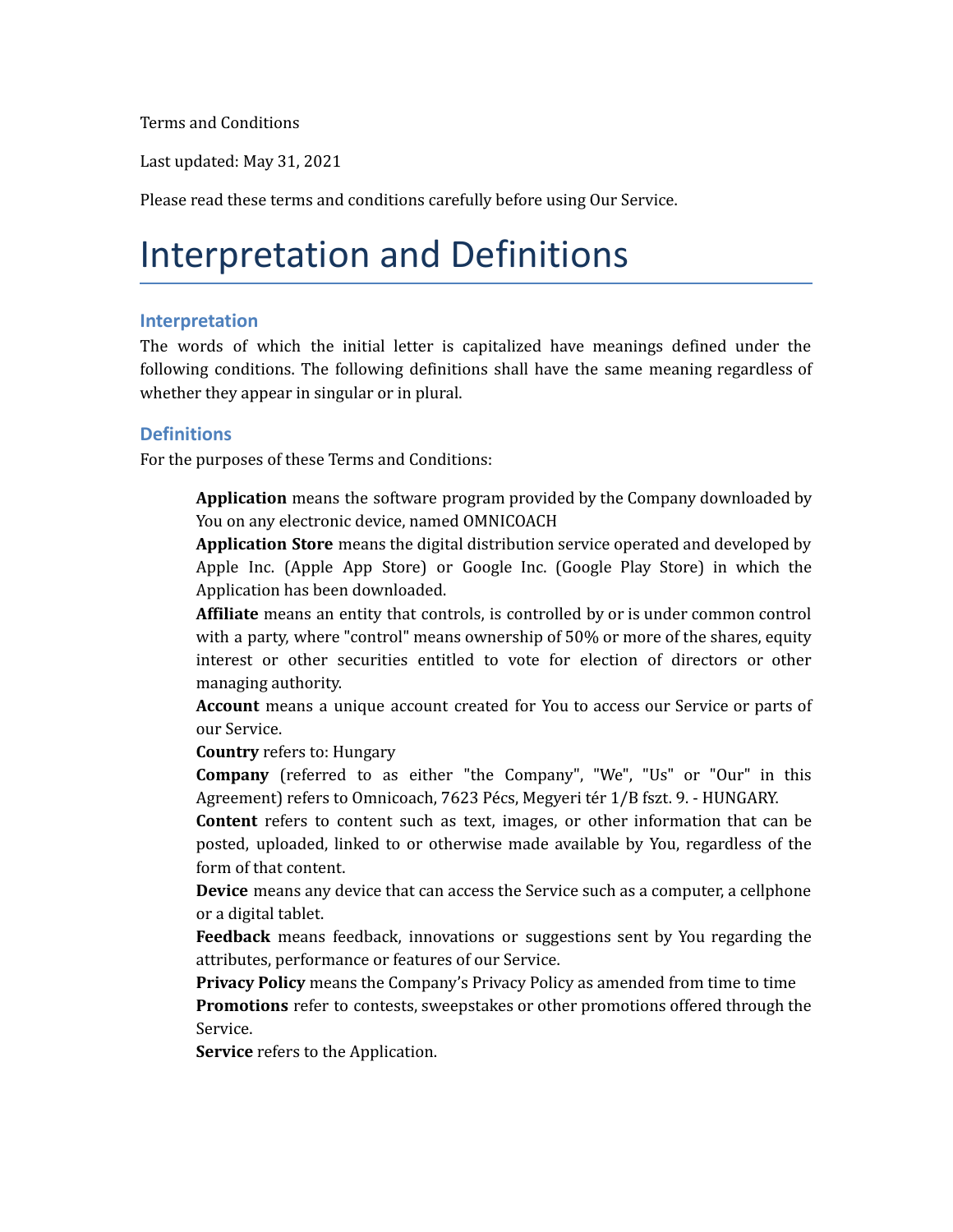**Terms and Conditions** (also referred as "Terms") mean these Terms and Conditions that form the entire agreement between You and the Company regarding the use of the Service.

**Third-party Social Media Service** means any services or content (including data, information, products or services) provided by a third-party that may be displayed, included or made available by the Service.

**You** means the individual accessing or using the Service, or the company, or other legal entity on behalf of which such individual is accessing or using the Service, as applicable.

#### Company data

Name: OMNICOACH Korlátolt Felelősségű Társaság

Seat: 7623 Pécs, Megyeri tér 1/B fszt. 9.

Contact details, regular e - mail address for contact with users: info@omnicoach.gg

Company registration number: 02-09-083790

Tax number: 26369011-2-02

### Acknowledgment

These are the Terms and Conditions governing the use of this Service and the agreement that operates between You and the Company. These Terms and Conditions set out the rights and obligations of all users regarding the use of the Service.

Your access to and use of the Service is conditioned on Your acceptance of and compliance with these Terms and Conditions. These Terms and Conditions apply to all visitors, users and others who access or use the Service.

By accessing or using the Service You agree to be bound by these Terms and Conditions. If You disagree with any part of these Terms and Conditions then You may not access the Service.

You represent that you are over the age of 18. The Company does not permit those under 18 to use the Service.

Your access to and use of the Service is also conditioned on Your acceptance of and compliance with the Privacy Policy of the Company. Our Privacy Policy describes Our policies and procedures on the collection, use and disclosure of Your personal information when You use the Application or the Website and tells You about Your privacy rights and how the law protects You. Please read Our Privacy Policy carefully before using Our Service.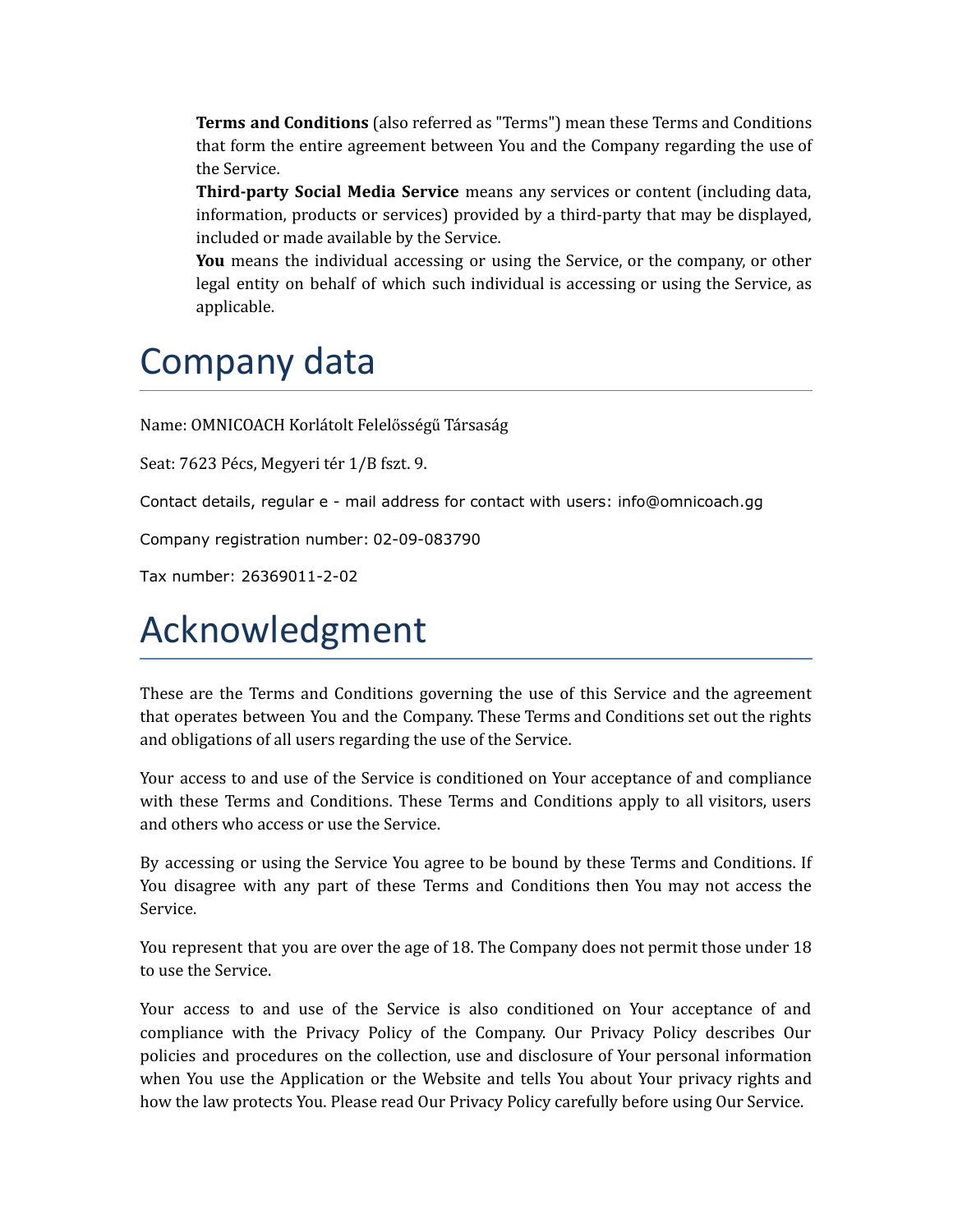# Privacy Policy

The processing of personal data shall be carried out in accordance with the applicable laws and the Privacy Policy. The Company's Privacy Policy is available at [\_\_]

### Promotions

Any Promotions made available through the Service may be governed by rules that are separate from these Terms.

If You participate in any Promotions, please review the applicable rules as well as our Privacy policy. If the rules for a Promotion conflict with these Terms, the Promotion rules will apply.

### User Accounts

When You create an account with Us, You must provide Us information that is accurate, complete, and current at all times. Failure to do so constitutes a breach of the Terms, which may result in immediate termination of Your account on Our Service.

You are responsible for safeguarding the password that You use to access the Service and for any activities or actions under Your password, whether Your password is with Our Service or a Third-Party Social Media Service.

You agree not to disclose Your password to any third party. You must notify Us immediately upon becoming aware of any breach of security or unauthorized use of Your account.

You may not use as a username the name of another person or entity or that is not lawfully available for use, a name or trademark that is subject to any rights of another person or entity other than You without appropriate authorization, or a name that is otherwise offensive, vulgar or obscene.

## Content

#### **Your Right to Post Content**

Our Service allows You to post Content. You are responsible for the Content that You post to the Service, including its legality, reliability, and appropriateness.

By posting Content to the Service, You grant Us the right and license to use, modify, publicly perform, publicly display, reproduce, and distribute such Content on and through the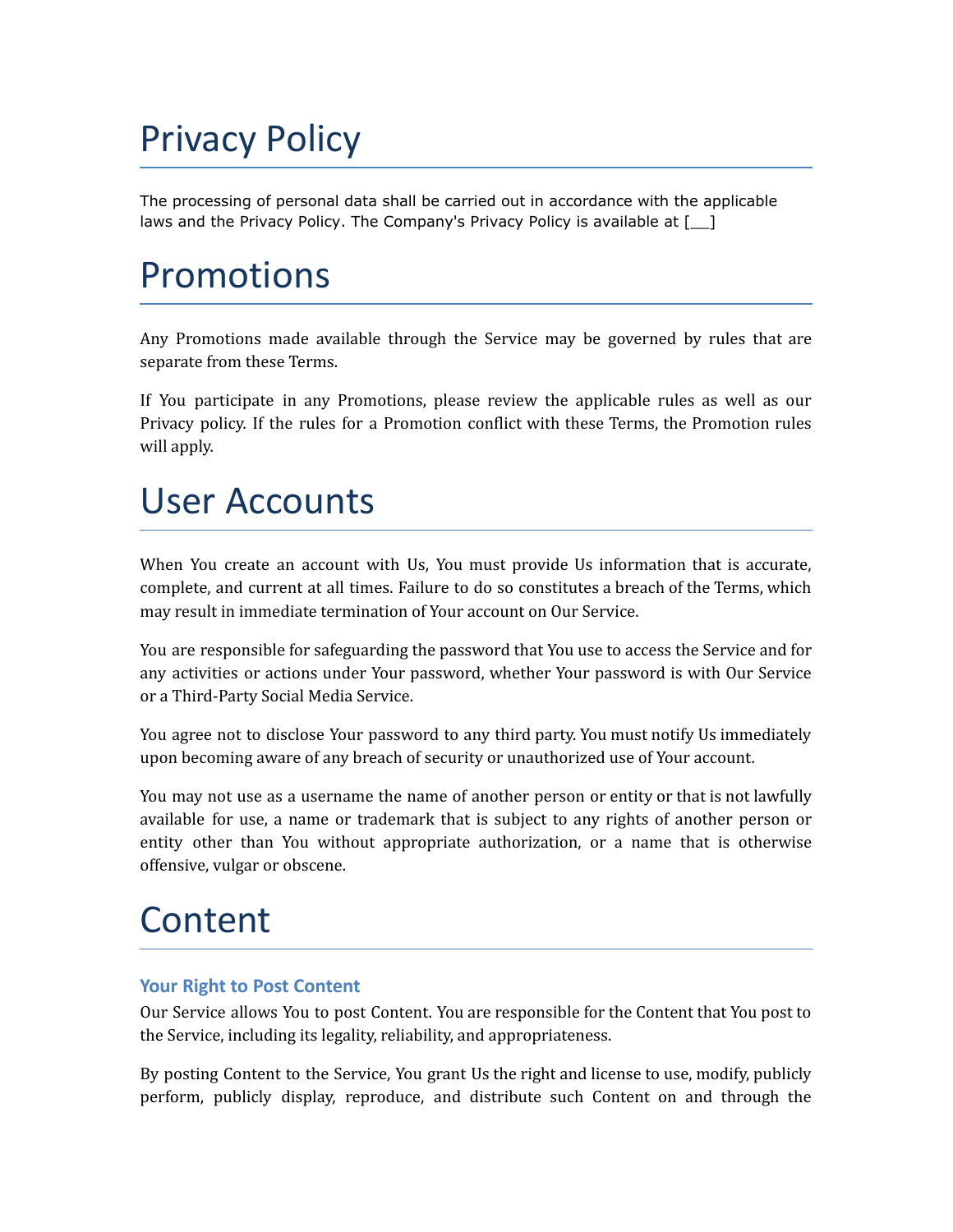Service. You retain any and all of Your rights to any Content You submit, post or display on or through the Service and You are responsible for protecting those rights. You agree that this license includes the right for Us to make Your Content available to other users of the Service, who may also use Your Content subject to these Terms.

You represent and warrant that: (i) the Content is Yours (You own it) or You have the right to use it and grant Us the rights and license as provided in these Terms, and (ii) the posting of Your Content on or through the Service does not violate the privacy rights, publicity rights, copyrights, contract rights or any other rights of any person.

#### **Content Restrictions**

The Company is not responsible for the content of the Service's users. You expressly understand and agree that You are solely responsible for the Content and for all activity that occurs under your account, whether done so by You or any third person using Your account.

You may not transmit any Content that is unlawful, offensive, upsetting, intended to disgust, threatening, libelous, defamatory, obscene or otherwise objectionable. Examples of such objectionable Content include, but are not limited to, the following:

- Unlawful or promoting unlawful activity.
- Defamatory, discriminatory, or mean-spirited content, including references or commentary about religion, race, sexual orientation, gender, national/ethnic origin, or other targeted groups.
- Spam, machine or randomly generated, constituting unauthorized or unsolicited advertising, chain letters, any other form of unauthorized solicitation, or any form of lottery or gambling.
- Containing or installing any viruses, worms, malware, trojan horses, or other content that is designed or intended to disrupt, damage, or limit the functioning of any software, hardware or telecommunications equipment or to damage or obtain unauthorized access to any data or other information of a third person.
- Infringing on any proprietary rights of any party, including patent, trademark, trade secret, copyright, right of publicity or other rights.
- Impersonating any person or entity including the Company and its employees or representatives.
- Violating the privacy of any third person.
- False information and features.

The Company reserves the right, but not the obligation, to, in its sole discretion, determine whether or not any Content is appropriate and complies with this Terms, refuse or remove this Content. The Company further reserves the right to make formatting and edits and change the manner any Content. The Company can also limit or revoke the use of the Service if You post such objectionable Content. As the Company cannot control all content posted by users and/or third parties on the Service, you agree to use the Service at your own risk. You understand that by using the Service You may be exposed to content that You may find offensive, indecent, incorrect or objectionable, and You agree that under no circumstances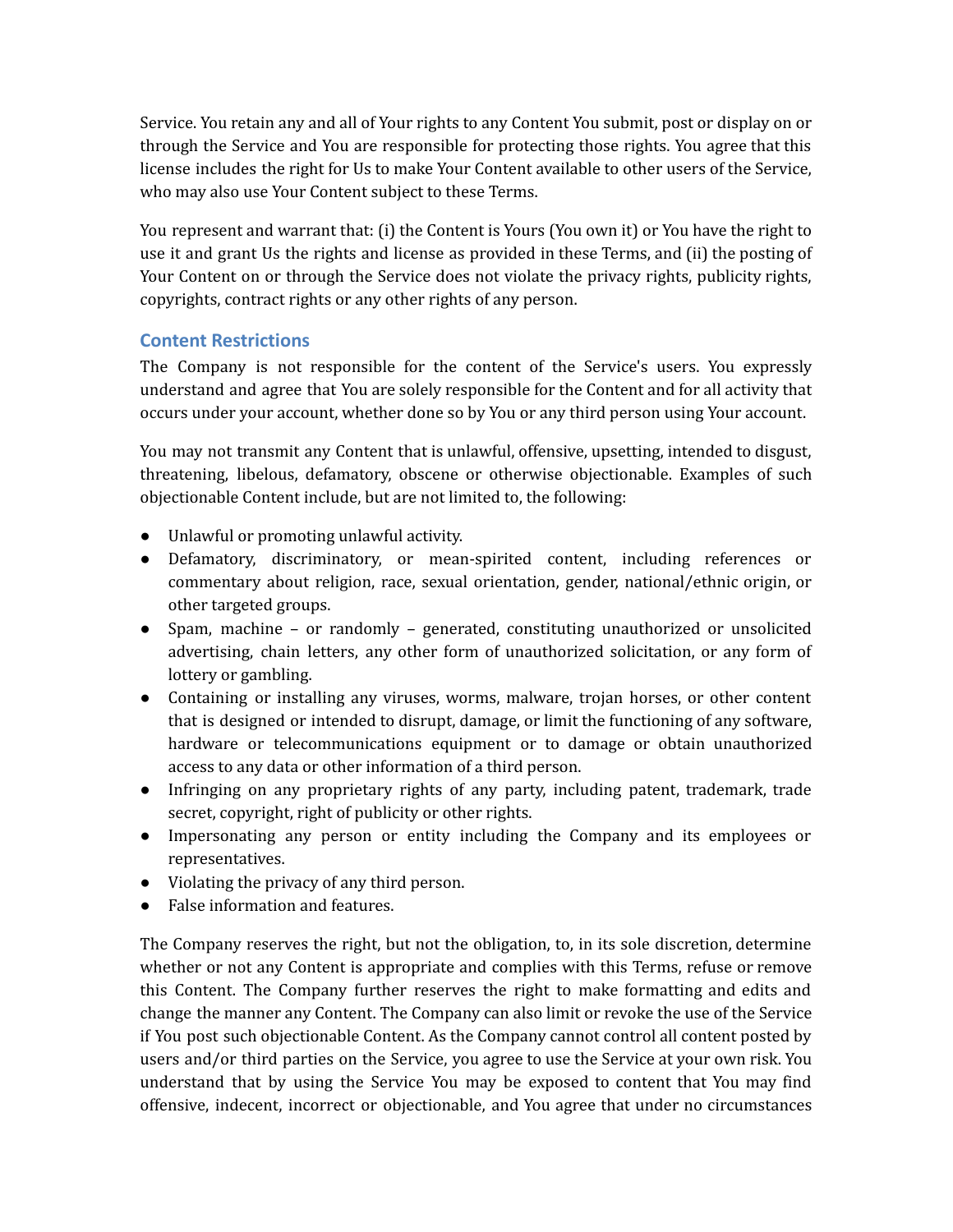will the Company be liable in any way for any content, including any errors or omissions in any content, or any loss or damage of any kind incurred as a result of your use of any content.

#### **Content Backups**

Although regular backups of Content are performed, the Company do not guarantee there will be no loss or corruption of data.

Corrupt or invalid backup points may be caused by, without limitation, Content that is corrupted prior to being backed up or that changes during the time a backup is performed.

The Company will provide support and attempt to troubleshoot any known or discovered issues that may affect the backups of Content. But You acknowledge that the Company has no liability related to the integrity of Content or the failure to successfully restore Content to a usable state.

You agree to maintain a complete and accurate copy of any Content in a location independent of the Service.

## Copyright Policy

#### **Intellectual Property Infringement**

We respect the intellectual property rights of others. It is Our policy to respond to any claim that Content posted on the Service infringes a copyright or other intellectual property infringement of any person.

If You are a copyright owner, or authorized on behalf of one, and You believe that the copyrighted work has been copied in a way that constitutes copyright infringement that is taking place through the Service, You must submit Your notice in writing to the attention of our copyright agent via email at info@omnicoach.gg and include in Your notice a detailed description of the alleged infringement.

You may be held accountable for damages (including costs and attorneys' fees) for misrepresenting that any Content is infringing Your copyright.

#### **DMCA Notice and DMCA Procedure for Copyright Infringement Claims**

You may submit a notification pursuant to the Digital Millennium Copyright Act (DMCA) by providing our Copyright Agent with the following information in writing (see 17 U.S.C 512(c)(3) for further detail):

● An electronic or physical signature of the person authorized to act on behalf of the owner of the copyright's interest.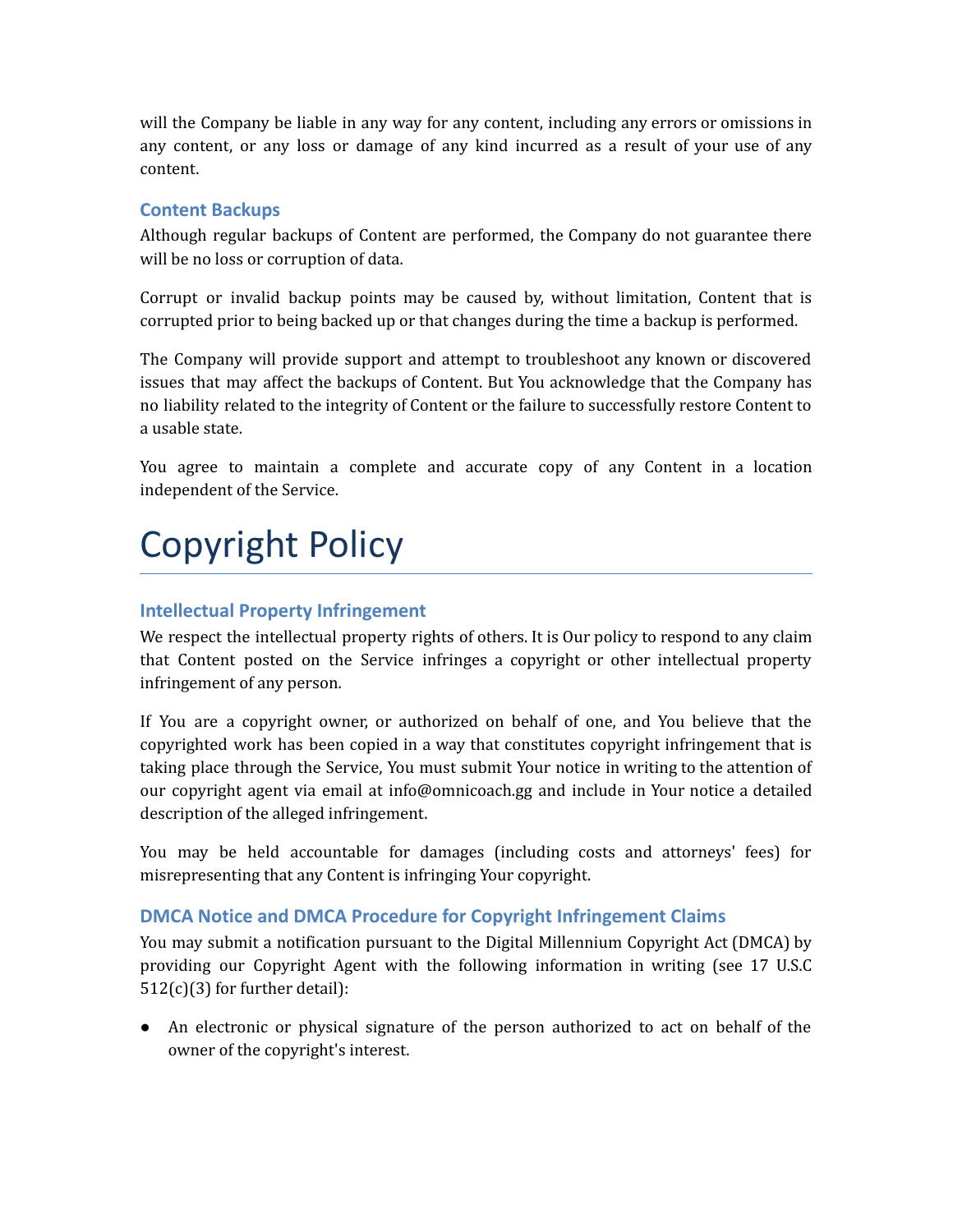- A description of the copyrighted work that You claim has been infringed, including the URL (i.e., web page address) of the location where the copyrighted work exists or a copy of the copyrighted work.
- Identification of the URL or other specific location on the Service where the material that You claim is infringing is located.
- Your address, telephone number, and email address.
- A statement by You that You have a good faith belief that the disputed use is not authorized by the copyright owner, its agent, or the law.
- A statement by You, made under penalty of perjury, that the above information in Your notice is accurate and that You are the copyright owner or authorized to act on the copyright owner's behalf.

You can contact our copyright agent via email at info@omnicoach.gg. Upon receipt of a notification, the Company will take whatever action, in its sole discretion, it deems appropriate, including removal of the challenged content from the Service.

## Intellectual Property

The Service and its original content (excluding Content provided by You or other users), features and functionality are and will remain the exclusive property of the Company and its licensors.

The Service is protected by copyright, trademark, and other laws of both the Country and foreign countries.

Our trademarks and trade dress may not be used in connection with any product or service without the prior written consent of the Company.

## Your Feedback to Us

You assign all rights, title and interest in any Feedback You provide the Company. If for any reason such assignment is ineffective, You agree to grant the Company a non-exclusive, perpetual, irrevocable, royalty free, worldwide right and license to use, reproduce, disclose, sub-license, distribute, modify and exploit such Feedback without restriction.

# Links to Other Websites

Our Service may contain links to third-party web sites or services that are not owned or controlled by the Company.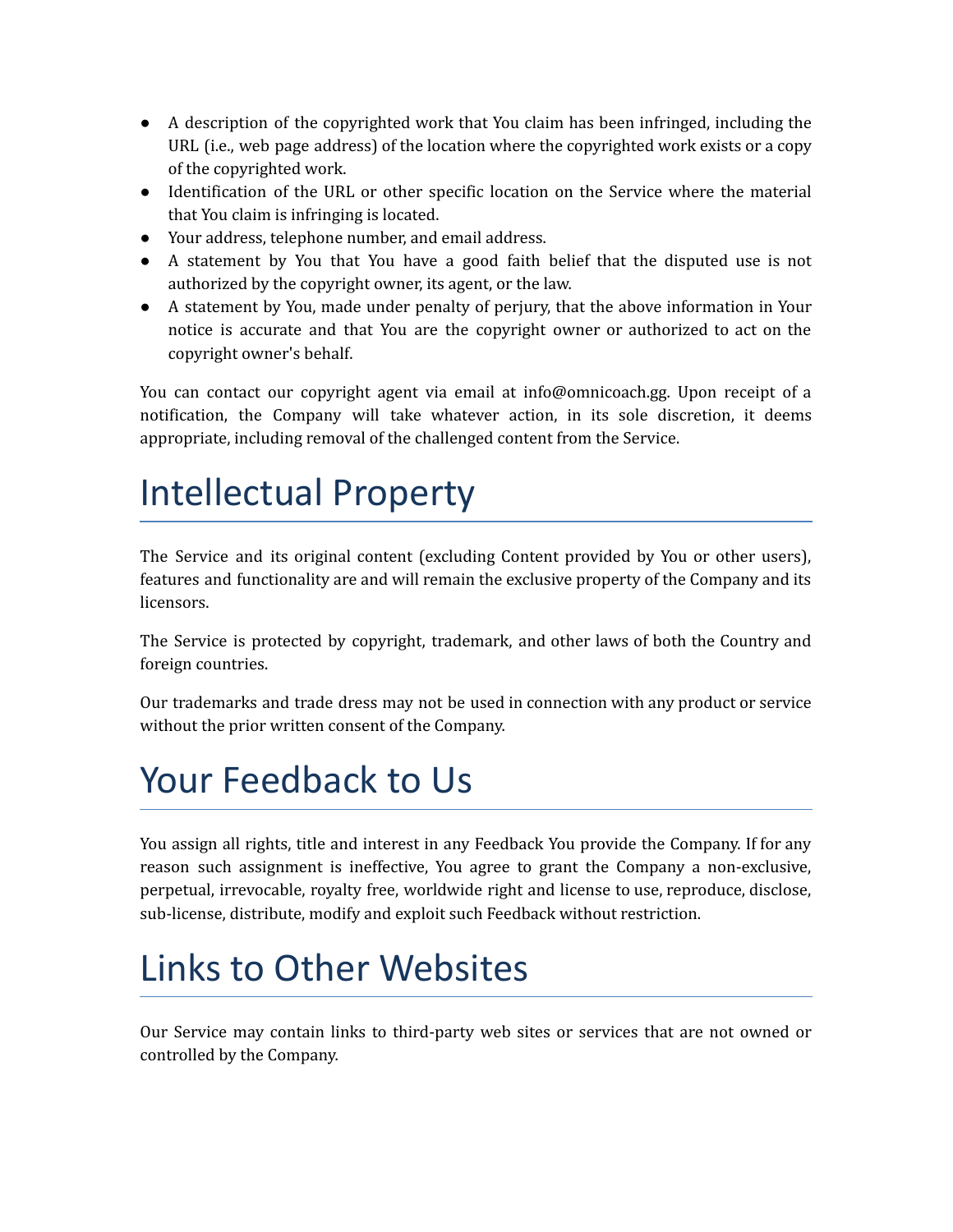The Company has no control over, and assumes no responsibility for, the content, privacy policies, or practices of any third party web sites or services. You further acknowledge and agree that the Company shall not be responsible or liable, directly or indirectly, for any damage or loss caused or alleged to be caused by or in connection with the use of or reliance on any such content, goods or services available on or through any such web sites or services.

We strongly advise You to read the terms and conditions and privacy policies of any third-party web sites or services that You visit.

## **Termination**

We may terminate or suspend Your Account immediately, without prior notice or liability, for any reason whatsoever, including without limitation if You breach these Terms and Conditions.

Upon termination, Your right to use the Service will cease immediately. If You wish to terminate Your Account, You may simply discontinue using the Service.

# Limitation of Liability

Notwithstanding any damages that You might incur, the entire liability of the Company and any of its suppliers under any provision of this Terms and Your exclusive remedy for all of the foregoing shall be limited to the amount actually paid by You through the Service or 100 USD if You haven't purchased anything through the Service.

To the maximum extent permitted by applicable law, in no event shall the Company or its suppliers be liable for any special, incidental, indirect, or consequential damages whatsoever (including, but not limited to, damages for loss of profits, loss of data or other information, for business interruption, for personal injury, loss of privacy arising out of or in any way related to the use of or inability to use the Service, third-party software and/or third-party hardware used with the Service, or otherwise in connection with any provision of this Terms), even if the Company or any supplier has been advised of the possibility of such damages and even if the remedy fails of its essential purpose.

Some states do not allow the exclusion of implied warranties or limitation of liability for incidental or consequential damages, which means that some of the above limitations may not apply. In these states, each party's liability will be limited to the greatest extent permitted by law.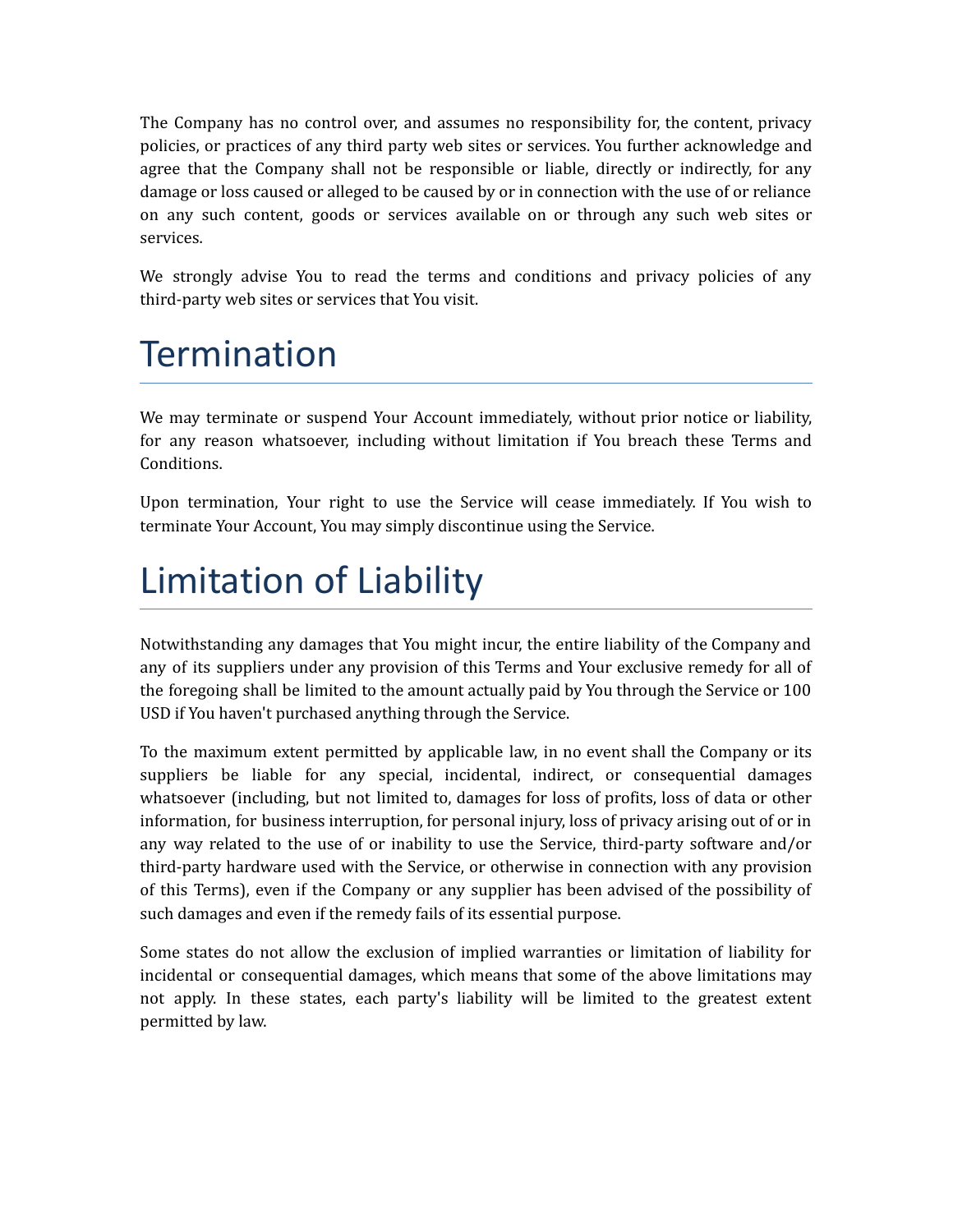## "AS IS" and "AS AVAILABLE" Disclaimer

The Service is provided to You "AS IS" and "AS AVAILABLE" and with all faults and defects without warranty of any kind. To the maximum extent permitted under applicable law, the Company, on its own behalf and on behalf of its Affiliates and its and their respective licensors and service providers, expressly disclaims all warranties, whether express, implied, statutory or otherwise, with respect to the Service, including all implied warranties of merchantability, fitness for a particular purpose, title and non-infringement, and warranties that may arise out of course of dealing, course of performance, usage or trade practice. Without limitation to the foregoing, the Company provides no warranty or undertaking, and makes no representation of any kind that the Service will meet Your requirements, achieve any intended results, be compatible or work with any other software, applications, systems or services, operate without interruption, meet any performance or reliability standards or be error free or that any errors or defects can or will be corrected.

Without limiting the foregoing, neither the Company nor any of the company's provider makes any representation or warranty of any kind, express or implied: (i) as to the operation or availability of the Service, or the information, content, and materials or products included thereon; (ii) that the Service will be uninterrupted or error-free; (iii) as to the accuracy, reliability, or currency of any information or content provided through the Service; or (iv) that the Service, its servers, the content, or e-mails sent from or on behalf of the Company are free of viruses, scripts, trojan horses, worms, malware, timebombs or other harmful components.

Some jurisdictions do not allow the exclusion of certain types of warranties or limitations on applicable statutory rights of a consumer, so some or all of the above exclusions and limitations may not apply to You. But in such a case the exclusions and limitations set forth in this section shall be applied to the greatest extent enforceable under applicable law.

### Governing Law

The laws of the Country, excluding its conflicts of law rules, shall govern these Terms and Your use of the Service. Please note that Your use of the Application (but not these Terms and Conditions) may also be subject to other mandatory local, state, national, or international laws.

### Disputes Resolution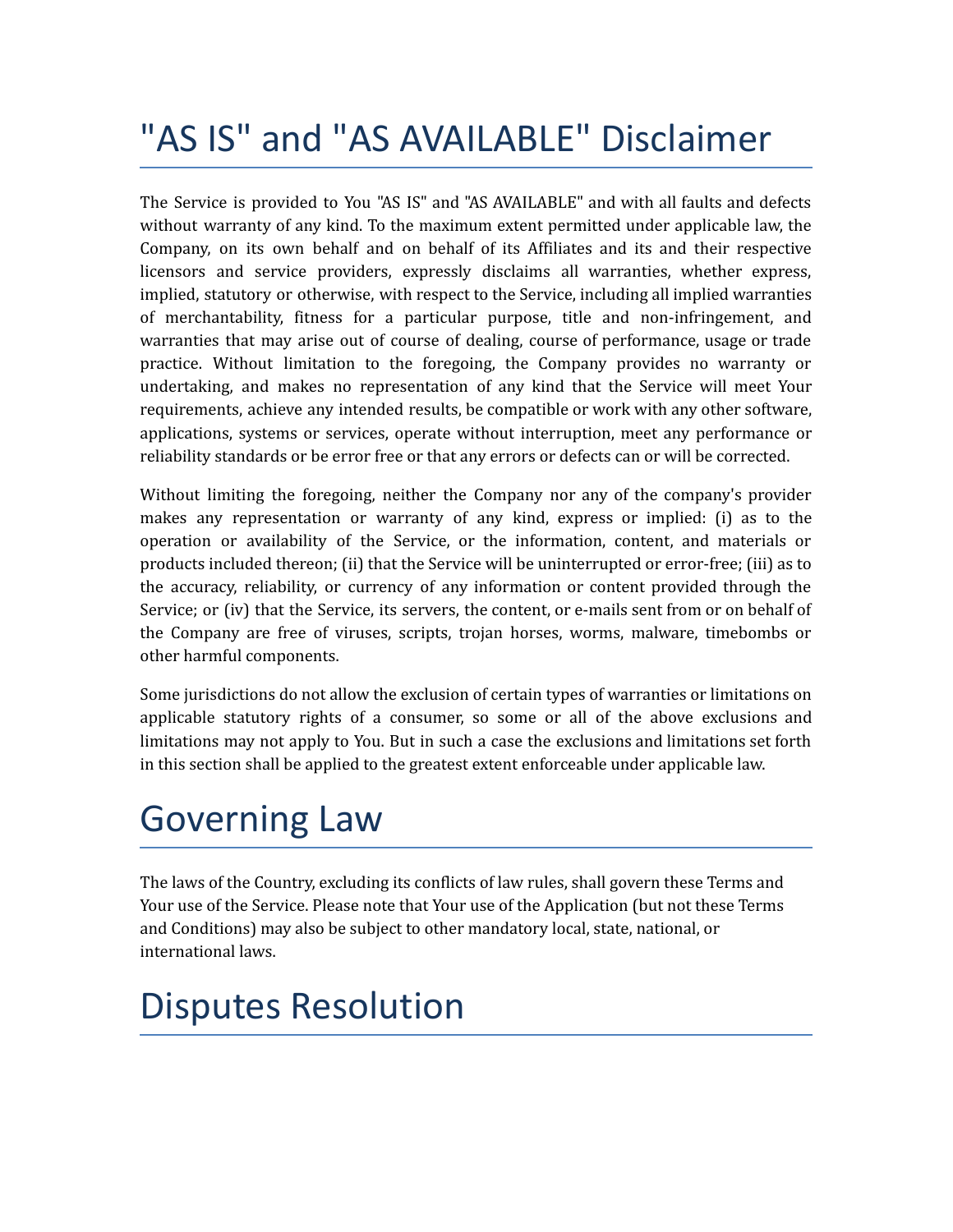If You have any concern or dispute about the Service, You agree to first try to resolve the dispute informally by contacting the Company (e-mail contact: info@omnicoach.gg). The Company will reply to your e-mail within 48 hours. **[NTP/Lendvai: please confirm]**

# For European Union (EU) Users

If You are a European Union consumer, you will benefit from any mandatory provisions of the law of the country in which you are resident in.

# United States Legal Compliance

You represent and warrant that (i) You are not located in a country that is subject to the United States government embargo, or that has been designated by the United States government as a "terrorist supporting" country, and (ii) You are not listed on any United States government list of prohibited or restricted parties.

### Severability and Waiver

#### **Severability**

If any provision of these Terms is held to be unenforceable or invalid, such provision will be changed and interpreted to accomplish the objectives of such provision to the greatest extent possible under applicable law and the remaining provisions will continue in full force and effect.

#### **Waiver**

Except as provided herein, the failure to exercise a right or to require performance of an obligation under this Terms shall not effect a party's ability to exercise such right or require such performance at any time thereafter nor shall be the waiver of a breach constitute a waiver of any subsequent breach.

## Translation Interpretation

These Terms and Conditions may have been translated if We have made them available to You on our Service. You agree that the original English text shall prevail in the case of a dispute.

### Changes to These Terms and Conditions